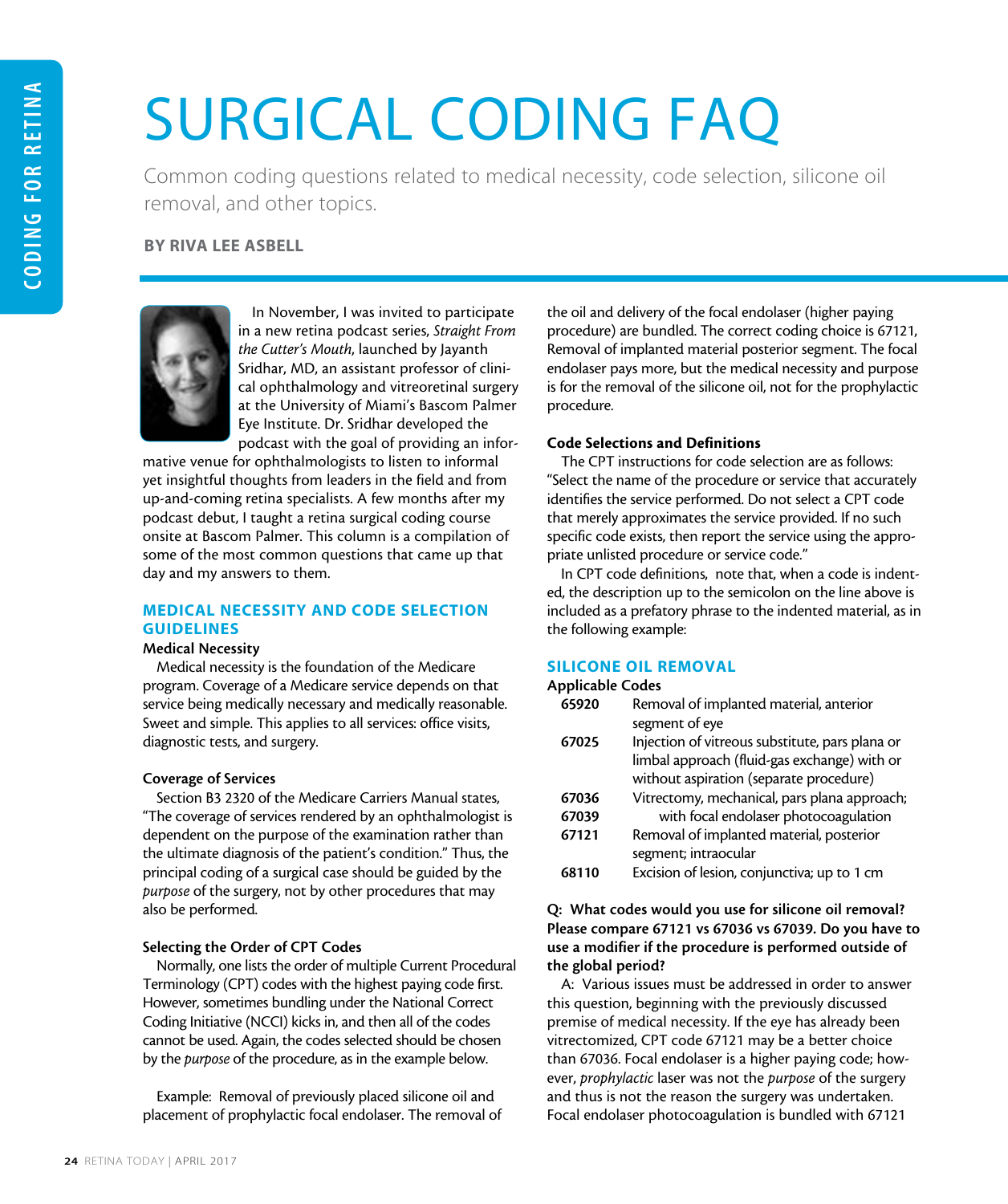#### and 67036.

Whenever silicone oil has migrated to the anterior chamber and is removed via that route, an anterior segment code for removal of implanted material (65920) is used rather than code 67121.

Modifiers that allow payment are only needed during the 90-day global period of a major surgery (ie, 58, 78, or 79).<sup>1</sup>

#### Example No. 1

History: A rhegmatogenous retinal detachment in a patient's left eye had previously been repaired using silicone oil, and the oil must be removed. This occurs outside the global period.

From the Operative Notes\*: "25-gauge vitrectomy ports were placed 4mm posterior to the limbus; inferotemporal, superotemporal, and superonasal. The silicone oil was passively and then actively aspirated from the left eye. Air-fluid exchange was performed multiple times to remove any remaining bubbles… ."

\*HIPAA regulations mandate that the identity of the surgeon not be revealed in this and the following examples. The quotes are reproduced verbatim without editing.

#### Diagnosis Codes

1. T85.698A Other mechanical complication of other specified internal prosthetic devices, implants and grafts

2. Z98.89 Personal history of surgery

| <b>CPT CODE</b>               | <b>MODIFIERS</b> | <b>ICD-10-CM CODES</b> |  |
|-------------------------------|------------------|------------------------|--|
| 67121 Removal<br>of implanted | $-1$ T           | 1, 2                   |  |
| material, posterior           |                  |                        |  |
| segment;                      |                  |                        |  |
| intraocular                   |                  |                        |  |
| .                             |                  |                        |  |

Note: CPT code 67025 is bundled with 67121 under the NCCI and should not be coded.

# Example No. 2

History: The patient previously had a repair of a retinal detachment in the right eye using silicone oil and presents with an epiretinal membrane (ERM) and multiple inclusion cysts that are filled with the oil.

From the Operative Notes: "The prominent conjunctival inclusion cysts nasal and infranasal were dissected. They were filled with silicone oil, which was removed and the wall of the cyst was excised. Smaller cysts inferiorly were also excised. They also contained silicone oil. The conjunctiva was opened in small limbal peritomies inferotemorally, supratemorally and supranasally. Sclerotomy sites were fashioned 3 mm posterior to the limbus at the 8:00, 10:00 and 2:00 positions. Infusion port was secured inferotemporally with

5-0 Mersilene. Direct inspection through the pupil showed the tip to be unobstructed. Silicone oil was removed. It appeared to be 5000 centistoke oil. Several air-fluid exchanges were performed to facilitate further removal of the oil, although the crystal lens which is made of silicone did bind to some of the silicone oil. Triescence was placed over the macula and pick and forceps was used to elevate a sheet of epiretinal membrane off the macula."

# Diagnosis Codes

1. T85.698A Other mechanical complication of other specified internal prosthetic devices, implants and grafts

- 2. H35.371 Epiretinal membrane, right eye
- 3. H11.441 Conjunctival cysts, right eye
- 4. Z98.89 Personal history of surgery

| <b>CPT CODE</b>                                                                                                                                                                    | <b>MODIFIERS</b> | <b>ICD-10-CM CODES</b> |
|------------------------------------------------------------------------------------------------------------------------------------------------------------------------------------|------------------|------------------------|
| <b>67121</b> Removal of<br>implanted material,<br>posterior segment;<br>intraocular                                                                                                | -RT              | 1, 4                   |
| <b>67041</b> Vitrectomy with<br>removal of preretinal<br>cellular membrane                                                                                                         | -51-59-RT        | 2.4                    |
| <b>68110</b> Excision of lesion.<br>conjunctiva; up to 1 cm                                                                                                                        | $-51 - RT$       | 3, 4                   |
| <b>68110</b> Excision of lesion,<br>conjunctiva; up to 1 cm                                                                                                                        | $-51 - 59 - RT$  | 3, 4                   |
| <b>68110</b> Excision of lesion.<br>conjunctiva; up to 1 cm                                                                                                                        | $-51 - 59 - RT$  | 3, 4                   |
| Note: Modifier 59 is used with 67041 to break the NCCI bundle<br>$(67121 + 67041)$ but is used with 68110 to indicate that the<br>same procedure was performed at a separate site. |                  |                        |

# CODING FOR LENSECTOMY

#### Applicable Codes

66850 Removal of lens material; phacofragmentation technique, mechanical or ultrasonic (eg, phacoemulsification), with aspiration 66852 pars plana approach, with or without vitrectomy

# Q: Is 66850 or 66852 used when performing lensectomy surgery associated with a vitrectomy and ERM peel or macular hole repair?

A: There is a parenthetical comment in CPT following the listing of the vitrectomy codes that mandates "(For associated lensectomy, use 66850)." This is confusing because 66850 is an anterior approach code. It seems more logical to choose 66852 due to the words "pars plana" in the description. However, for Medicare, the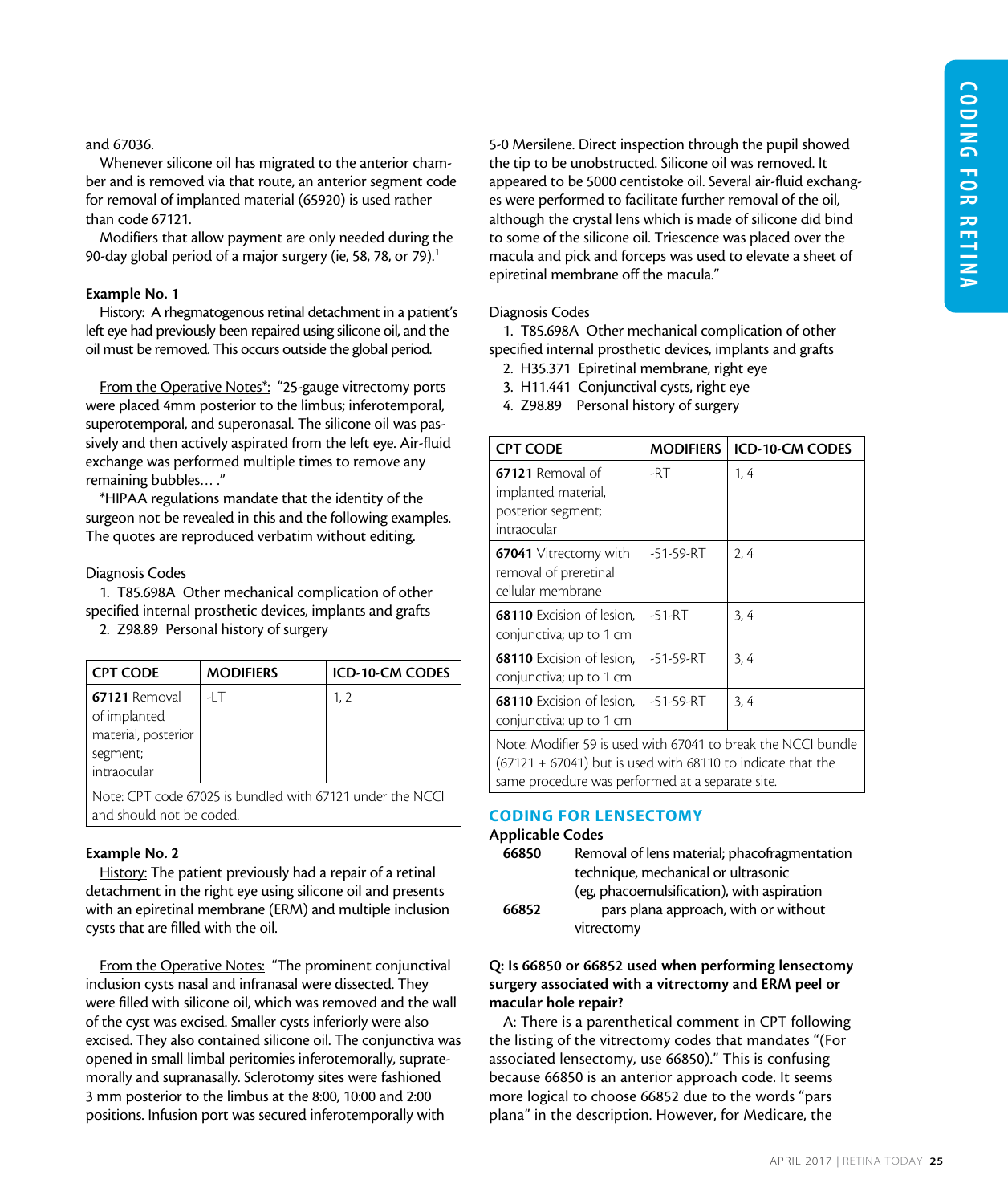claim will not be paid because, under the NCCI, 66852 is bundled with all vitrectomy and retinal detachment repair codes.

# CODING FOR ERM PEELING AND REPAIR OF MACULAR HOLE

#### Applicable Codes

- 67041 Vitrectomy, mechanical, pars plana approach; with removal of preretinal cellular membrane (eg, macular pucker)
- 

67042 Vitrectomy, mechanical, pars plana approach; with removal of internal limiting membrane of retina (eg, for repair of macular hole, diabetic macular edema), includes, if performed, intraocular tamponade (ie, air, gas or silicone oil)

# Q: Does the peeling of the internal limiting membrane (ILM) matter? What diagnoses can you use with each code (eg, macular pucker vs macular cyst vs macular hole?

A: When an ERM peel is performed to correct macular pucker, the proper coding is 67041; if the ILM is also peeled, 67042 is not additive to the procedure—in fact, the two codes are bundled. Thus, it is the *purpose* of the surgery, combined with which procedure was *medically necessary* in fulfilling that purpose, that determines the code selection. When coding more complicated cases in which both procedures were performed, it is important to check the Medicare payments each year and choose the higher paying one.

The method of repair for code 67042 is by definition peeling of the ILM. The peeling of the ILM is inherent and is the procedure.

So, in a way, peeling of the ILM does not matter because it is bundled into 67041 and is *de facto* 67042.

The basic ICD-10-CM diagnosis for each code is as follows:

| H35.34- | Macular cyst, hole or pseudohole |  |
|---------|----------------------------------|--|
|---------|----------------------------------|--|

H35.37- Puckering of macula

The last digit (signified by -) is to be added to indicate right, left, bilateral, or unspecified eye—1, 2, 3, or 9, respectively.

# SURGERY INVOLVING IOL REMOVAL OR REPOSITIONING

#### Applicable Codes

| 66682 | Suture of iris, ciliary body (separate procedure) |
|-------|---------------------------------------------------|
|       | with retrieval of suture through small incision   |
|       | (eg, McCannel suture)                             |
| 66985 | Insertion of intraocular lens prosthesis (second- |
|       | ary implant) not associated with concurrent       |
|       | cataract removal                                  |
| 66986 | Exchange of intraocular lens                      |
| ----- |                                                   |

66825 Repositioning of intraocular lens prosthesis,

**11** When an ERM peel is<br>performed to correct<br>pucker, the proper co performed to correct macular pucker, the proper coding is 67041; if the ILM is also peeled, 67042 is not additive to the procedure—in fact, the two codes are bundled.

|       | requiring an incision                            |
|-------|--------------------------------------------------|
| 66850 | Removal of lens material; phacofragmentation     |
|       | technique, mechanical or ultrasonic (eg,         |
|       | phacoemulsification), with aspiration            |
| 67036 | Vitrectomy, mechanical, pars plana approach;     |
| 67108 | Repair of retinal detachment; with vitrectomy,   |
|       | any method including, when performed, air or     |
|       | gas tamponade, focal endolaser photocoagula-     |
|       | tion, cryotherapy, drainage of subretinal fluid, |
|       | scleral buckling, and/or removal of lens by same |
|       | technique                                        |
| 67121 | Removal of implanted material, posterior         |
|       | segment; intraocular                             |

# Q: What is the proper coding for vitrectomy, IOL removal, and suturing of a new IOL? Should it be 67036 and then IOL exchange, or 67036 with IOL removal (posterior segment) and then suturing?

A: This is a complicated question, and the answer depends on the specific clinical situation. The coding involves the use of different CPT codes and selection of the proper codes depending on the maneuvers performed. It frequently involves application of modifier 59 for unbundling code pair edits that appear in the NCCI.

A perusal of the applicable codes for this section reveals a mixture of anterior and posterior segment codes that are often utilized in combination with each other. Code 67121 was first issued for coding retrieval of an IOL that had fallen into the posterior segment. Different coding sequences may often be used for the same case, which further complicates the issue when both ways are correct (see Case No. 4 in my November/December 2016 column in *Retina Today*).2

Another conundrum is whether use of 67036 is legitimate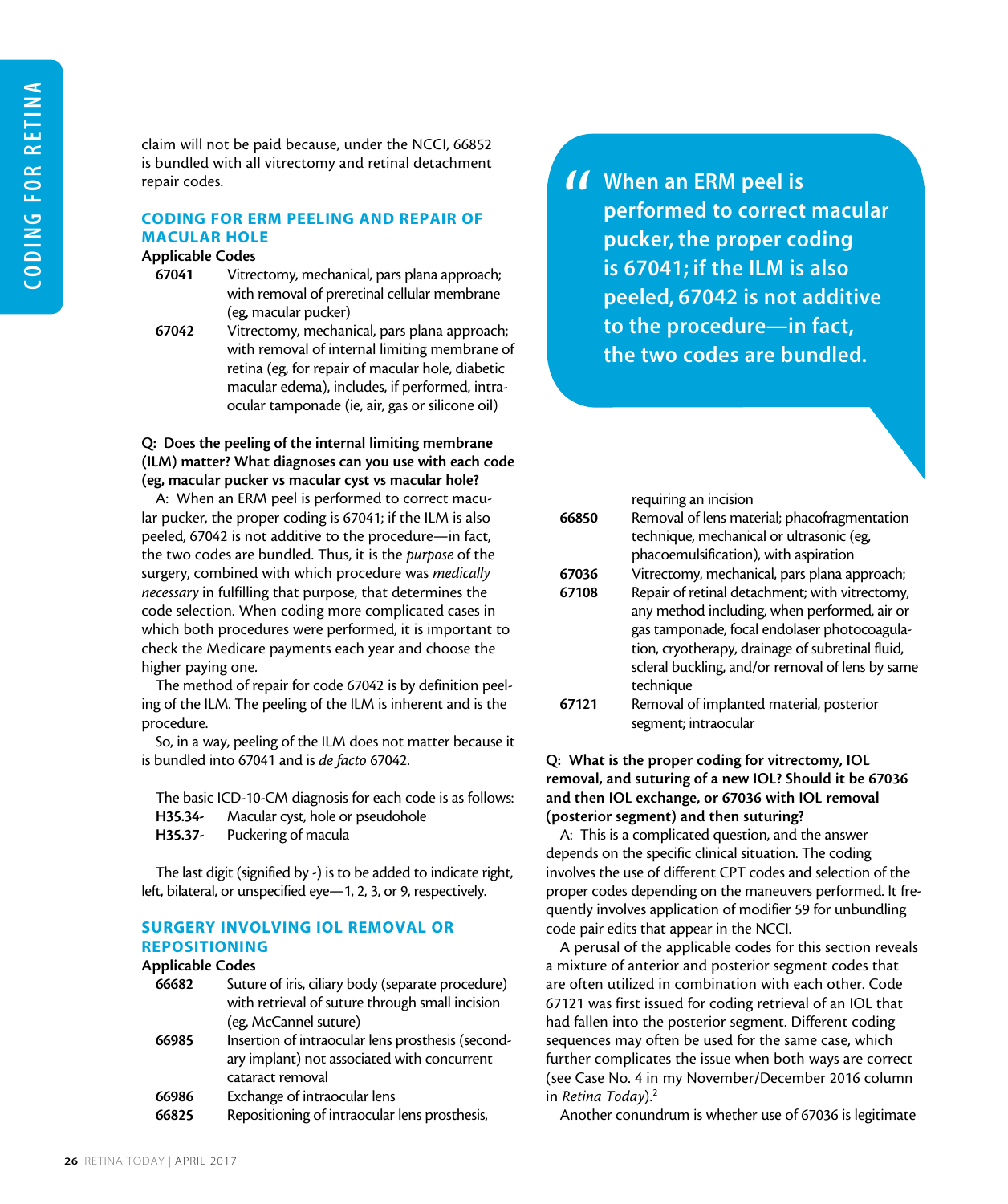# LISTEN UP

Riva Lee Asbell shares insights into common retina surgical coding issues and areas of confusion with the host of *Straight From the Cutter's Mouth*. [bit.ly/asbell417](http://bit.ly/asbell417) 

when a previous pars plana posterior vitrectomy has been performed.

Below are several examples to address these queries.

#### Example No. 1

History: Retained lens fragments were in the pupil and anterior chamber of the left eye and blocked any view of the posterior pole. Retained lens fragments were also present in the posterior vitreous.

From the Operative Notes: "The conjunctiva was opened from infero-nasally to infero-temporally along the superior 180 degrees. A corneal marker was used to mark two points 180 degrees apart.

Four sclerotomies were made 2mm to each side of, and three mm posterior to these marks. The infusion was placed outside of these sclerotomies infero-nasally. A lamellar wound was created superiorly and bought forward to the clear cornea without entering the anterior chamber. A 25 paracentesis was performed temporally and the anterior chamber filled with Healon. The lens was pushed into the posterior chamber. Vitrectomy was performed to release the lens and allow it to fall back. Closed vitrectomy was carried out under wide field visualization. Endolaser was applied between the equator and the ora 360 degrees. A fragmatome was introduced and used to remove the retained lens fragments… An Akreos lens was threaded with Goretex sutures and the sutures entered into the posterior chamber from the limbal wound and exited with forceps through each sclerotomy. The lens was folded and inserted into the posterior chamber. The sutures were tightened. The lens centration was less than satisfactory. A new sclerotomy was created further superiorly 3 mm posterior to the limbus and the Goretex suture moved to the new sclerotomy. Lens centration was excellent. The Goretex sutures were tied…"

#### Diagnosis Codes

- 1. H59.022 Cataract (lens) fragments in eye following cataract surgery, left eye
- 2. H27.02 Aphakia, left eye
- 3. Z98.89 Personal history of surgery

| <b>CPT CODE</b>                                                                                                                                        | <b>MODIFIERS</b> | <b>ICD-10-CM CODES</b> |
|--------------------------------------------------------------------------------------------------------------------------------------------------------|------------------|------------------------|
| <b>67036</b> Vitrectomy,<br>mechanical, pars plana<br>approach                                                                                         | -LT              | 1, 3                   |
| 66850 Removal of lens<br>material; phacofrag-<br>mentation technique,<br>mechanical or ultrason-<br>ic (eg, phacoemulsifica-<br>tion), with aspiration | $-51$ -LT        | 1, 3                   |
| 66985 Insertion of<br>intraocular lens pros-<br>thesis (secondary<br>implant) not associ-<br>ated with concurrent<br>cataract removal                  | -51-59-LT        | 2, 3                   |
| <b>66682</b> Suture of iris,<br>ciliary body (sepa-<br>rate procedure) with<br>retrieval of suture<br>through small incision<br>(eg, McCannel suture)  | $-51$ -LT        | 2, 3                   |
| Note: The difference between codes 66985 and 66986 is that                                                                                             |                  |                        |

the former is used when the IOL is inserted in an eye that has been rendered aphakic, whereas the latter is used when the action takes place anteriorly and the IOLs are exchanged. As an example, see Case No. 4, option 2 in my November/December 2016 column in *Retina Today*. 2

# Example No. 2

History: A displaced IOL was present in the posterior segment along with capsule and crystalline lens remnants on the macula in the right eye.

From the Operative Notes: "The conjunctiva was opened 360 degrees. Partial thickness, limbus based, 4 mm wide, sclera flaps were created 3mm posteriorly, 180 degrees apart, as marked by an astigmatic marker… A lamellar scleral tunnel was made up into clear cornea superiorly and the AC entered with a keratome. The AC was filled with Healon. Closed vitrectomy was carried out under wide field visualization. Endolaser was applied between the equator and orra 360 degrees. No retinal breaks were noted. The intraocular lens, capsule and lens remnants were on the macula. The lens was grasped and bought into the anterior chamber and placed on the iris. Further viscoelastic was injected into the AC and the superior wound enlarged with the keratome. The IOL was grasped with the Kelman forceps and removed from the eye. The retained lens fragments and capsular remnants were brought to the wound using viscoelastic and removed using the superior